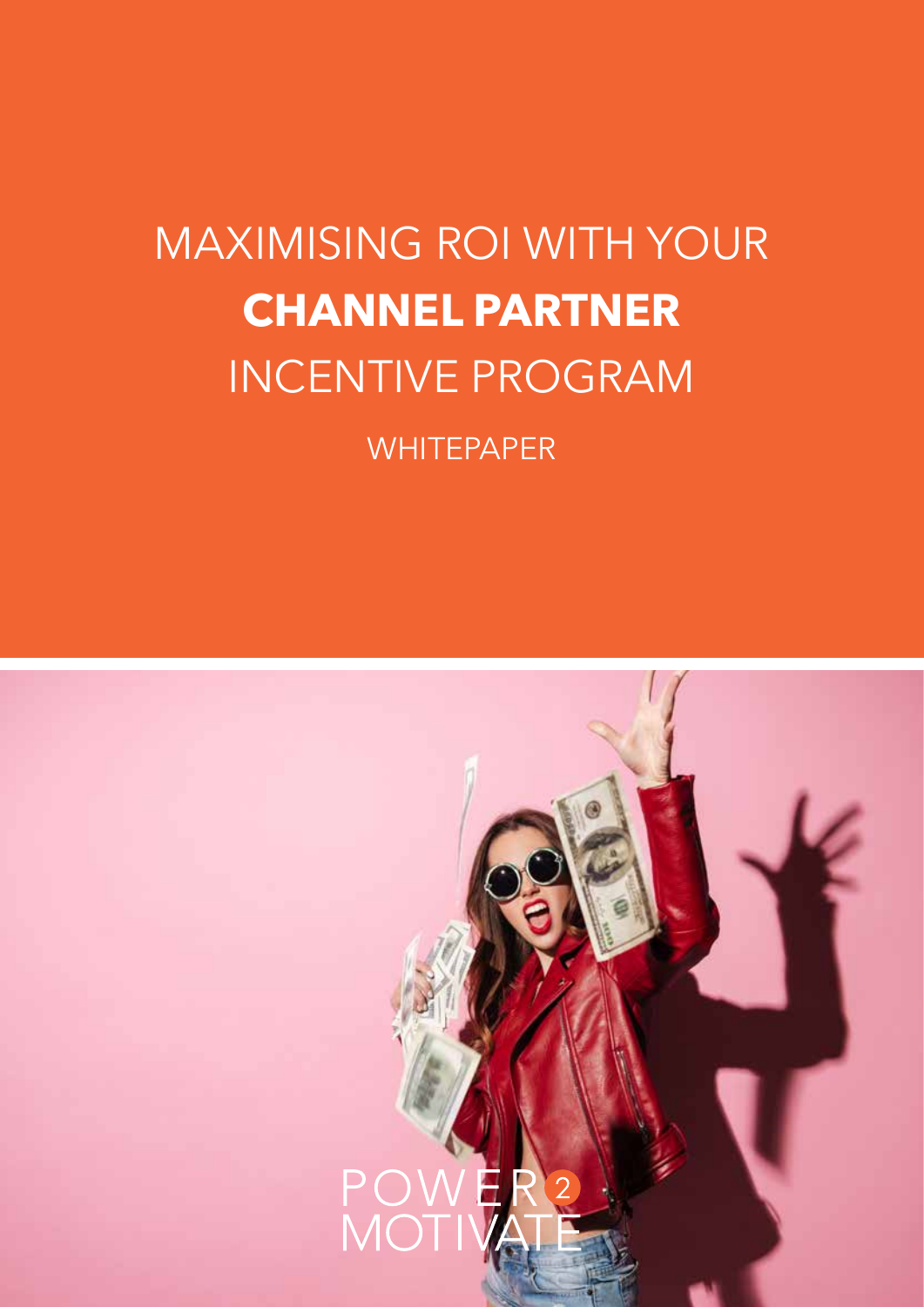

Increased sales. Improved engagement. Better cut through. That's what vendors can gain from an effective Channel Partner Incentive Program - but only if done right. It's all too easy for programs to fail, either because they go stale, aren't adequately communicated, or were never properly planned in the first place.

This shouldn't put you off, however - the amount you stand to gain is too great to forego a reseller program. At Power2Motivate, we know exactly what makes a Channel Partner Incentive Program work, which is why we've created this e-book to ensure you're getting the most out of your investment.

#### **HOW DOES A CHANNEL PARTNER INCENTIVE PROGRAM WORK?**

Vendors (often in the IT, manufacturing and automotive industries) use Channel Partner Incentive Programs to drive certain desirable behaviours among their resellers, with the ultimate goal of increasing revenue. Resellers are rewarded for completing a certain action - examples include hitting sales targets, signing up a certain number of new customers, or attending a specified number of training sessions.

**"Vendors use Channel Partner Incentive Programs to drive certain desirable behaviours among their resellers, with the ultimate goal of increasing revenue."**

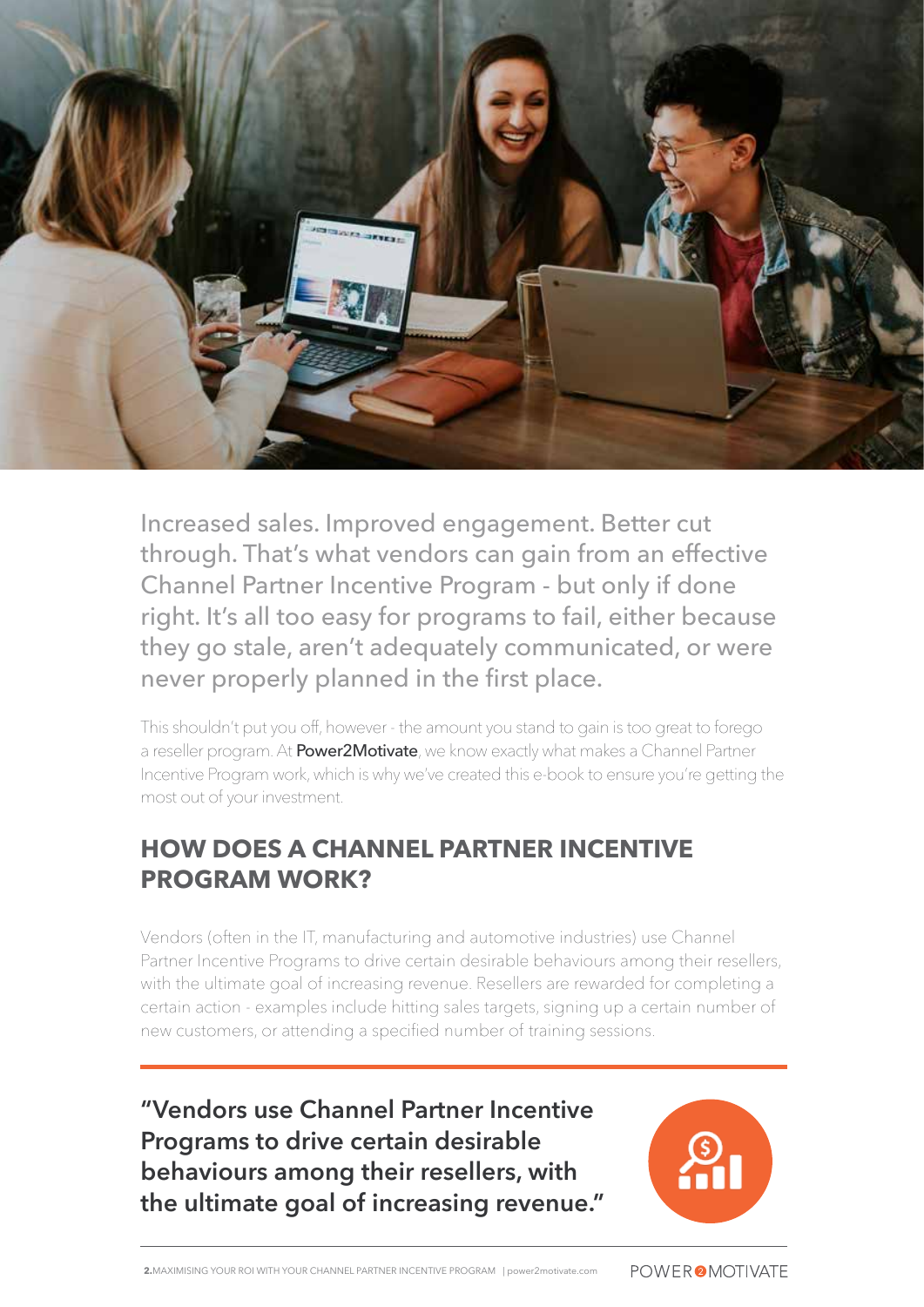

#### **HOW DOES A CHANNEL PARTNER INCENTIVE PROGRAM WORK?**

There are many benefits to using such a program:

- **Achieve brand cut through:** Channel partners normally stock products from several different brands, including your competitors'. Offering an engaging reseller program will help to make your brand stand out from the rest, encouraging them to sell your products over the competitions'.
- **Increase revenue:** The best Channel Partner Incentive Programs don't just incentivise sales, but also other activities such as product training. The more information a reseller has about your products, the better they'll be able to sell them.
- **Improve communication and awareness:** Reseller programs only work if you communicate them properly. Otherwise your partners won't even know the program exists. This gives you the perfect opportunity to introduce regular communication with your resellers where you might not have had it before, helping you improve information sharing and generally helping to keep your brand front of mind.
- **Frack your channel partners' performance more easily:** By introducing a range of different behaviours to incentivise, you have the chance to deep dive into your channel partners' performance, going beyond simple sales information to really get a holistic view of how they're doing. This allows you to better target resellers in future.

So, now that we've convinced you channel partner incentives are 100 per cent worth it, let's look at how to make your program effective.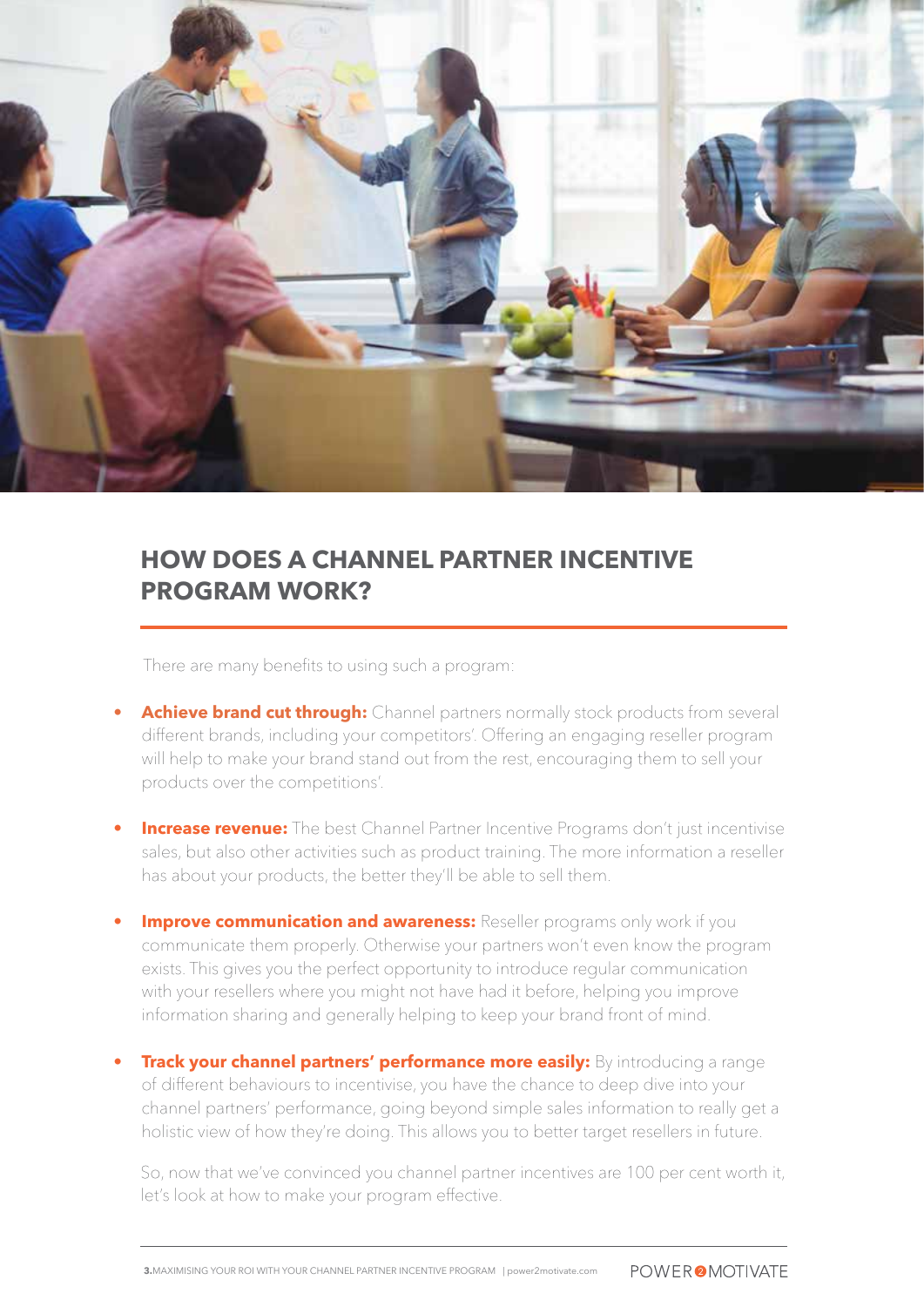

#### MUST DO'S FOR YOUR CHANNEL PARTNER INCENTIVE PROGRAM

To realise the benefits described above, it's important to follow certain channel partner incentives best practices. There are a number of absolute non-negotiables that will help make your program a success:

#### 1. REWARD MORE THAN JUST SALES

It's all too easy to assume a Channel Partner Incentive Program must solely incentivise sales - after all, an increase in revenue is what the vendor wants, right? Well there are many different behaviours that go into improved sales that you will miss if all you reward is hitting sales targets. That's why in a study conducted by the Incentive Research Foundation, across the board, top performing companies were more likely than average companies to favour goal-based structures in their programs

Other activities to reward include:

- New customer acquisition.
- Attending training sessions.
- Taking part in product demos.
- Going to events.
- Year-on-year revenue growth.

Incentivising these behaviours will help to create a more holistic channel partner program that will see you increase your revenue much more effectively than if you only reward sales targets.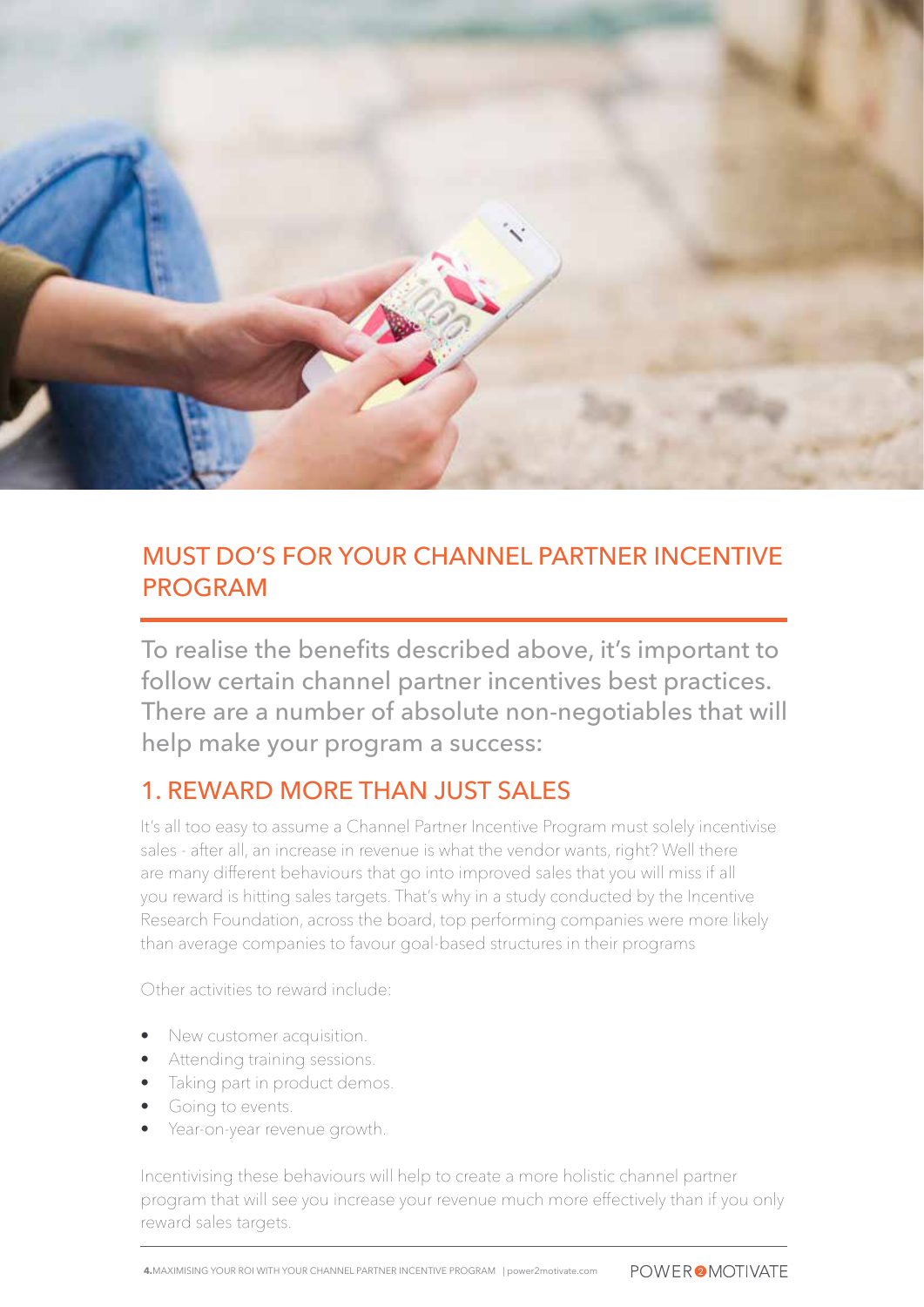| CALENDAR   |     |                            |            |                |        |     |
|------------|-----|----------------------------|------------|----------------|--------|-----|
| SAT        | FRI | THU                        | WED        | TUE            | MON    | SUN |
| $\sqrt{6}$ | 5   | $\sqrt{4}$                 | $\sqrt{3}$ | $\overline{2}$ |        |     |
| 13         | 12  | $\ensuremath{\mathsf{11}}$ | 10         | 9              | 8      |     |
|            | 19  | 18                         | 17         | 16             | 15     | 14  |
|            | 26  | 25                         | 24         | 23             | $22\,$ | 21  |
|            |     |                            | 31         | 30             | 29     | 28  |

#### 2. CREATE A SOLID COMMUNICATION PLAN

As we've mentioned above, you could have the best reseller program around, but if you're not communicating it effectively you aren't going to see success. It's important you consider what channels you will use to communicate - emails normally work best, but LinkedIn, Twitter and Facebook are also effective mediums to communicate on. Whatever you decide, you need to make sure you're communicating regularly to keep interest and awareness up.

## 3. TIME IT RIGHT

Sales come in natural cycles, and it's important you don't start your incentive during a downturn. An incentive scheme isn't going to get your channel partners out of a trough, and could do more harm than good if resellers start losing morale because they're missing out on prizes.

**Power2Motivate** Executive Vice-President Mark Robinson knows how important this is: "Your incentives scheme must be proactive, not reactive - you need to think about it as a long term commitment that will help sales people sell harder when they are already doing well. This will help to create the behavioural changes you need to see real ROI from your program."

That said, you can still think about program life cycles. There will always be natural dips in engagement, especially the longer your program runs, so planning ahead for those and introducing promotions is a great way to maintain interest. For example, running a double points week could help to motivate resellers (you just need to make sure you communicate this well in advance so they can prepare for it).

**"Your incentives scheme must be proactive, not reactive - you need to think about it as a long term commitment that will help sales people sell harder when they are already doing well."** 

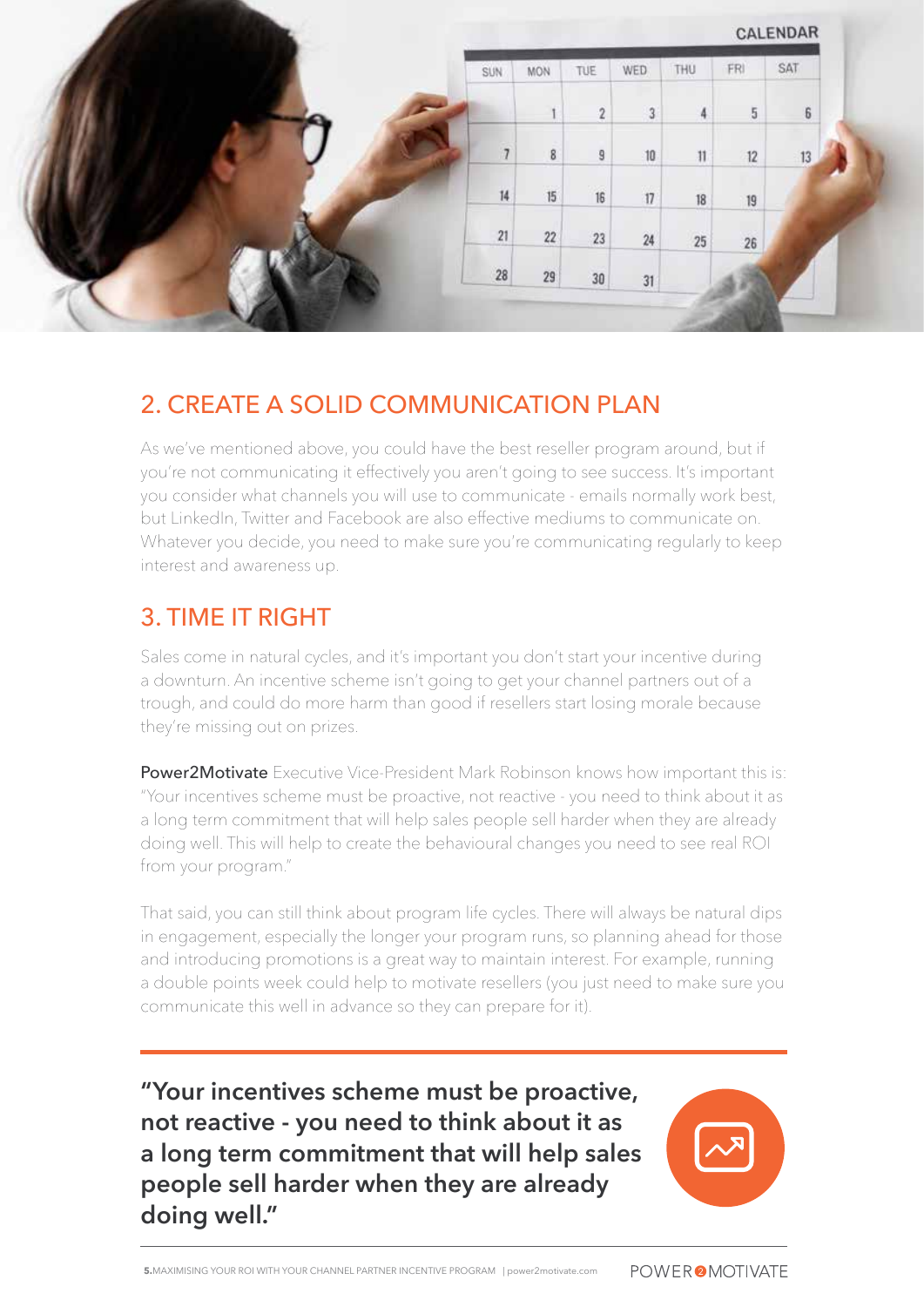

#### 4. INTRODUCE PROGRAM TIERS

Not all channel partners are the same, so you shouldn't treat them the same in your rewards program either. Instead, introduce different tiers of incentives. The top tier can offer the best prizes, and be reserved for those top performing resellers that deliver excellent results time and time again. The lowest tier, on the other hand, can be for newer partnerships, and incentivise easier to complete actions like product training. By providing them with more product information, you give those newer resellers the tools to move up the tiers.

When introducing levels, you also incorporate an element of gamification into your program, which will help keep partners more engaged.

# 5. REVIEW SUCCESS REGULARLY

.

Finally, it's essential you regularly review program success to make sure you're generating the ROI you had hoped. Do this by using an incentives platform that allows you to track performance in real time - this will also help your channel partners know how close they are to certain targets and what they need to do to move up a tier.

That said, you can still think about program life cycles. There will always be natural dips in engagement, especially the longer your program runs, so planning ahead for those and introducing promotions is a great way to maintain interest. For example, running a double points week could help to motivate resellers (you just need to make sure you communicate this well in advance so they can prepare for it).

**"There will always be natural dips in engagement, especially the longer your program runs, so planning ahead for those and introducing promotions is a great way to maintain interest."**